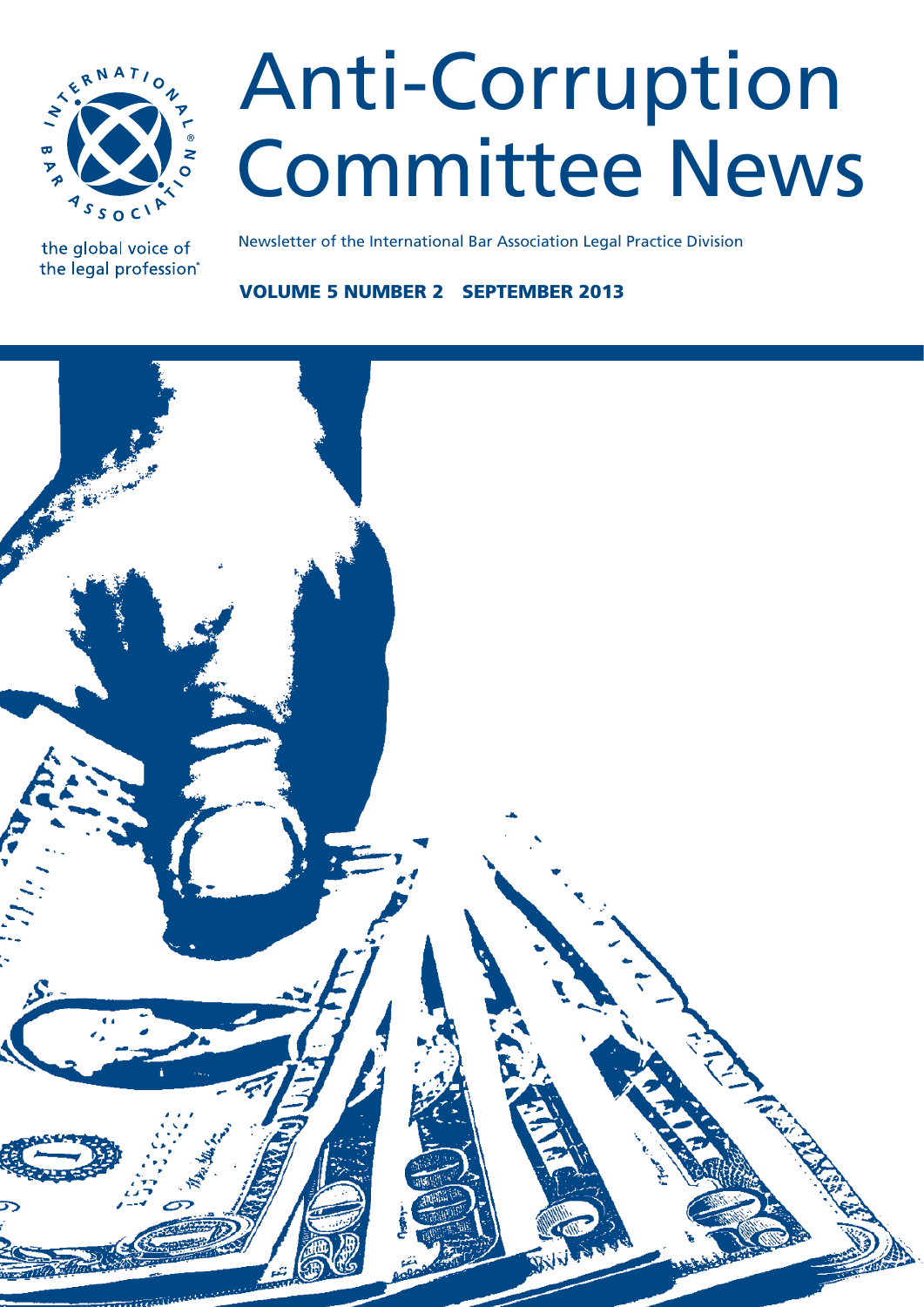redress. The Sentencing Council recognises that in some cases the fine may have the consequence of putting the offender out

of business, but notes that this may be appropriate where offending is particularly serious.

# Avoiding and navigating compliance monitorships

Fraction agreement (PPA) or non-prosecution agreement (DPA) or no<br>
prosecution agreement (DPA) or no<br>
prosecution agreement (NPA) between a or corporations settling violations of the Foreign Corrupt Practices Act (FCPA), a common part of a deferred prosecution agreement (DPA) or noncorporation and the US regulators often has been to require the offending company to appoint a compliance monitor. A monitor is an independent third party who assesses and monitors a company's adherence to the compliance requirements of an agreement designed to reduce the recurrence of FCPA violations. From 2004 to 2010, more than 40 per cent of all companies that settled an FCPA violation were required to retain a compliance monitor. In recent years, however, monitorships have become scarcer due, in large part, to the fact that companies and their counsel have become more adept at heading off FCPA compliance issues. Nevertheless, companies should be aware of when the Department of Justice and Securities (DOJ) and Exchange Commission (SEC) typically insist on compliance monitorships, how to avoid them, what monitorships entail, and how to navigate an FCPA monitorship.

The FCPA focuses on two main goals: preventing bribery of foreign officials and requiring publicly traded companies to maintain accurate books and records and reasonably effective internal controls. An FCPA action can result in either civil or criminal liability. Criminal penalties include fines and possible suspension and debarment, and civil penalties may include fines and disgorgement of profits. However, additional costs can be incurred when a compliance monitor (usually a law firm) is a condition of the corporate settlement in either a criminal or civil action at the company's expense.

In November 2012, the DOJ and the SEC released A Resource Guide to the US Foreign Corrupt Practices Act (the 'Guide'), a detailed compilation of helpful information about the FCPA. The Guide addresses

multiple aspects of FCPA enforcement, including the conditions under which the DOJ and SEC believe that a corporate monitor is warranted as an element of a settlement. The Guide lists six factors that the DOJ and SEC consider when determining whether a compliance monitor is appropriate: the seriousness of the offense; the duration of the misconduct; the pervasiveness of the misconduct; the nature and size of the company; the quality of the company's compliance programme at the time of the misconduct; and subsequent remedial efforts by the company. While these six factors are not necessarily new, it is useful for FCPA practitioners that the DOJ and SEC have now set them out clearly in the Guide.

Where the DOJ and SEC have discovered a pervasive culture of corruption as opposed to one or two offending employees, the agencies are more likely to insist on a compliance monitorship as part of a settlement. For example, in Siemens, multiple segments of the company across the world were alleged to have made thousands of corrupt payments to foreign officials totalling approximately US\$1.4bn, and therefore Siemens was required to enter into a monitorship. Similarly, Total, SA, a French oil and gas company which was alleged to have made approximately US\$60m in bribe payments to Iranian officials, was also required to enter into a monitorship as part of its recent DPA. Conversely, the violations by Omega Advisors, Inc, were confined to a single employee, and thus the company did not require a monitorship provision in its NPA.

The existence of an effective corporate compliance program is a key factor that the SEC and DOJ consider when deciding whether to insist on a compliance monitorship, and it is a critical step for a company to take to avoid a monitorship in the first place. US prosecutors heavily weigh the presence and effectiveness of a company's internal compliance mechanisms

## **UNITED STATES**

### **Lee G Dunst, Esq**

Gibson, Dunn & Crutcher, New York ldunst@gibsondunn. com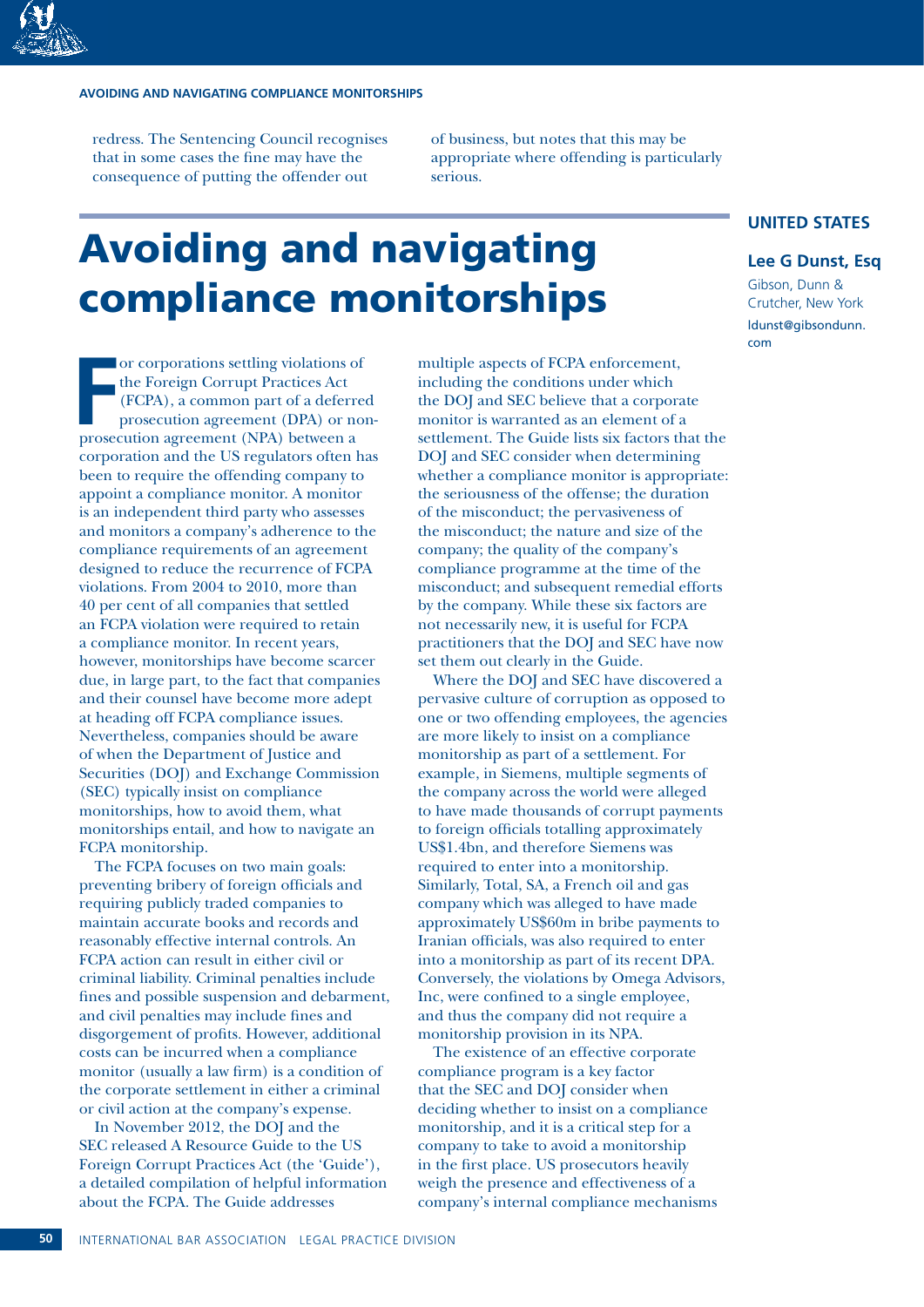when considering whether to require a monitorship. However, the mere presence of a compliance programme will not be sufficient to avoid a monitorship where the programme is considered to be neglected or ineffective. According to the United States Sentencing Guidelines, for a compliance programme to be effective, companies must:

- establish standards and protocols to prevent and detect criminal conduct;
- require organisational leaders to supervise the programme;
- use reasonable efforts to exclude individuals who have engaged in illegal conduct from supervising the compliance programme;
- regularly train employees and provide them with information regarding the organisation's compliance programme;
- monitor, evaluate, and publicise the organisation's compliance programme to ensure effectiveness;
- promote the compliance and ethics programme through incentives to act and disciplinary measures for failing to adhere to the programme's requirements; and
- take reasonable steps if criminal conduct is discovered to address the conduct and avoid future noncompliance.

Once it has been decided that a company will be subject to a compliance monitorship as part of a settlement with US authorities, the terms must still be negotiated. Each compliance monitorship takes a different form depending on the violations of the corporation and the government's concerns. Typically, an FCPA agreement will not specify who the monitor will be, but rather will require the company to choose candidates subject to the government's approval usually within 60 days of the finalisation of the agreement. Although the separate agreements of the DOJ and SEC with a company rarely require the same monitor, the DOJ and SEC often closely coordinate so that a single monitor may enforce both agreements. The selection process of a monitor must be designed to select a highly qualified person or entity for the given circumstances (usually a law firm), avoid potential and actual conflicts of interest, and otherwise instil public confidence. The government should determine what the most effective process will be as early in the negotiations as possible and ensure that the process is designed to choose the most qualified and independent monitor. While attorneys often may be the most appropriate monitors, in some situations accountants, technical experts, or compliance

experts might be more suitable, including non-US monitors for non-US companies (albeit with the support of US experts).

The monitor remains independent and is an employee of neither the government nor the corporation. Despite the requirement of complete independence, a successful monitorship requires an open dialogue between the corporation, the government, and the monitor for the duration of the agreement. Throughout the monitorship, the monitor's primary responsibility is to assess the company's compliance with the terms of the agreement designed to remedy their FCPA violations. The monitor evaluates the company's internal controls and compliance programs with an eye towards preventing future violations. The scope of the monitor's duties is tailored towards the facts of the specific case and will require that the monitor have a thorough understanding of the company's misconduct.

During the monitorship, the monitor makes recommendations to the corporation to ensure successful compliance. The monitor also may find it suitable to make written reports to the government on the progress of the company. If the monitor makes a recommendation which the corporation chooses not to comply with, the corporation or the monitor should report this to the government along with the reasons for noncompliance. The government then will take this into account when ultimately deciding whether the corporation has fulfilled its obligations under the agreement.

A compliance monitorship can last anywhere from a few months to four years, commonly lasting around three years. It is possible, as in Siemens, that a settlement agreement may include language allowing for the monitorship's duration to be decreased or increased if needed. Such a clause may incentivise a company to quickly remedy their violations to cut the costs of an expensive monitorship. On the other hand, a clause allowing for an extension may result in a long and burdensome monitorship.

Because the monitor's duties and power extend only so far as a company's settlement agreement with the government, a company must focus on negotiating a precise agreement that clearly delineates the role of the monitor. For instance, a company should pay close attention to timelines and obligations, the scope of the monitor's duty to report a newly discovered violation, and how the monitor will deal with uncooperative